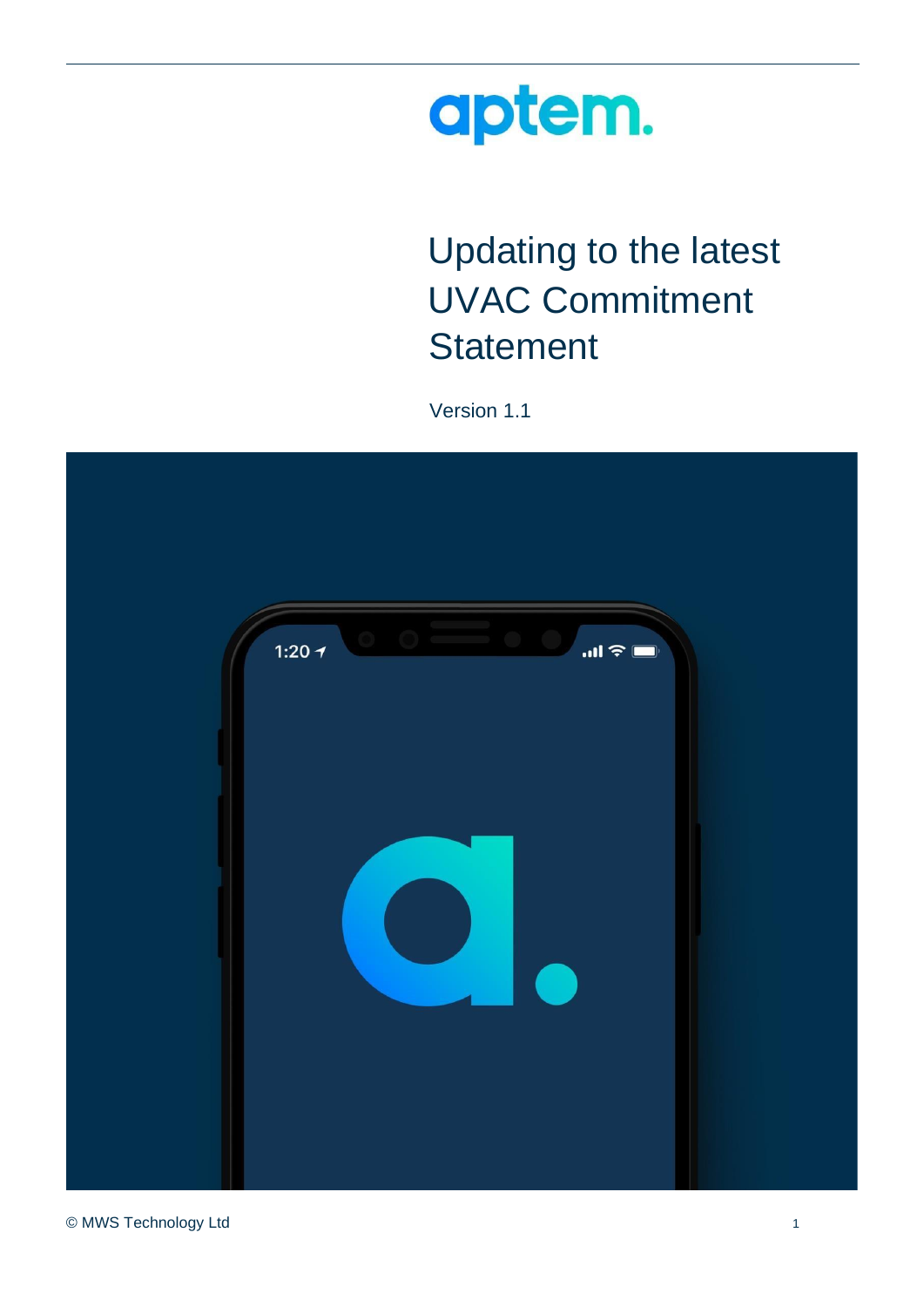## <span id="page-1-0"></span>**Contents**

| Contents _                                     | 2 |
|------------------------------------------------|---|
| <b>Introduction</b>                            | 3 |
| <b>Summary of Changes</b>                      | 4 |
| Selecting the Commitment Statement for a       |   |
| Programme_                                     | 5 |
| <b>Pre-populating the Commitment Statement</b> |   |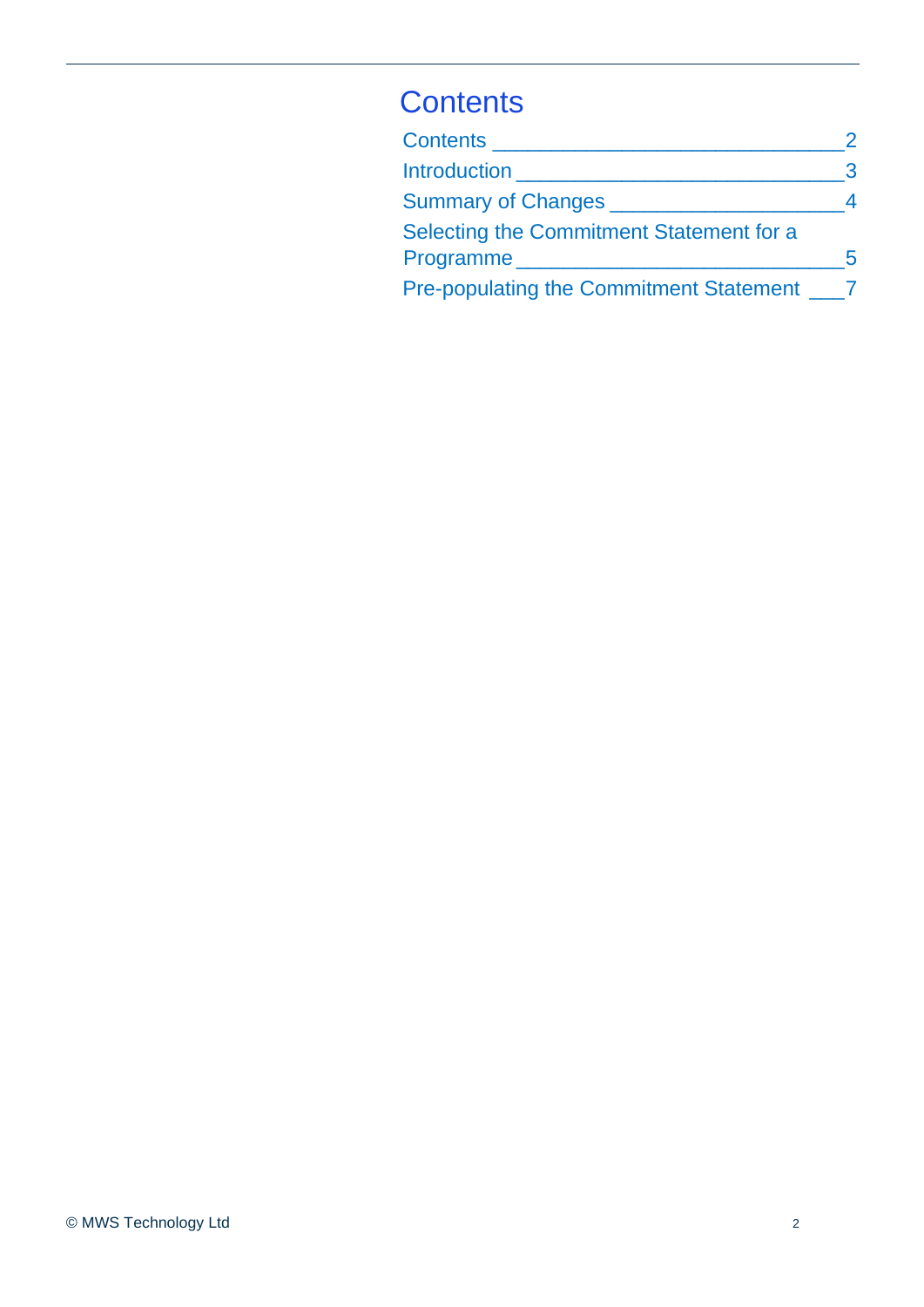### <span id="page-2-0"></span>**Introduction**

The UVAC Commitment Statement within Aptem has now been updated to reflect the recent ESFA changes and requirements for the 20/21 funding rules using the latest UVAC published template (UVAC-templatecommitmentstatement-20202021-v1).

This document sets out how to update your programme's compliance document templates so that these are presented to learners within the delivery programme onboarding wizard.

The purpose of this update is to:

- Meet the existing funding rules
- Satisfy GDPR
- Have an improved and more flexible document template

It is the prerogative of the University provider to decide whether to have learners who have already started in the current contract year sign an updated copy of the Commitment Statement that is based on this new template.

**Important** – Where you have Commitment Statements that are currently in the processes of being signed, i.e. a learner has signed and you are awaiting signatures from the employer and/or provider, it is recommended that you ensure that all signatures are obtained BEFORE you remove the old Commitment Statement.

Should you choose to replace the Commitment Statement whilst you are still awaiting signatures you will need to create a new version of the document for each learner in this scenario. The learner, employer and provider signatures will be requested again on the new document. Once you have completed the following steps below please see **[Additional Instructions](#page-6-1)** on how to create this.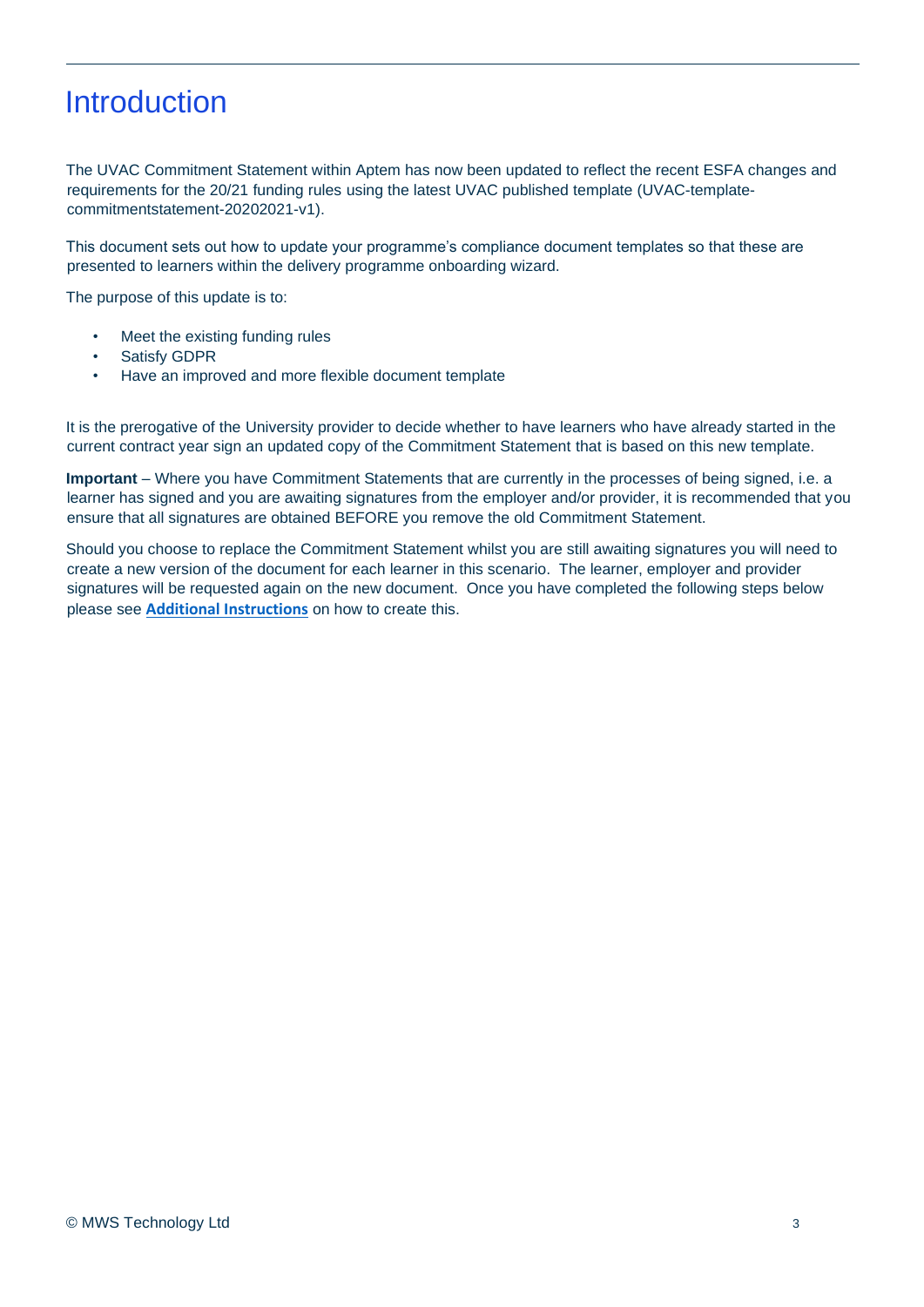### Summary of changes

#### **UVAC Commitment Statement**

The UVAC Statement has been updated with the changes that were published by UVAC in their 2020 version. There are many changes to wording and instructions and Universities should download UVAC's published template to view the changes in detail.

In response to a variety of requests from our University clients we have also taken the opportunity to improve the functionality of the document population and the flexibility you have, within of course the confines of reproducing the UVAC template, to edit sections and add/remove text and content. We hope you will find this useful.

The key changes found in this document are:

- **1.** Section 1.1 the Employer signatory details will now dynamically populate from the user credentials of the employer user who signs it.
- **2.** Section 1.3 There are now only 3 dates displayed The 'Training Period Starts' which comes from the enrol date that you specify, the 'Training Period Ends' from the duration that you state in the programme requirements, and the 'Apprenticeship End Date' which will come from the training period end date plus the 'EPA period length' that you specify in programme requirements for each programme.
- **3.** Section 2 The text in the template, including the addition of a new 'Recording off the job training' heading have been updated with the latest UVAC suggested text. The whole of section 2 will populate with the UVAC suggested text, but Universities will be able to add/delete/edit any of this section within the prepopulation function for this document at programme level.
- **4.** Section 3 Like section 2, the responsibilities of each of the 3 parties have been updated with the latest UVAC suggested text, but Universities will be able to add/delete/edit any of this within the pre-population function for this document at programme level. The only addition to the published UVAC template that we have made, and in order to enable Universities to add their own conditions and/or information that would otherwise not fit elsewhere, is in 3.4 where 'Additional Considerations' has been added to enable this optional additional text as a pre-population at programme level.
- **5.** Annex A A.3. 'Prior Learning and Exemptions' will now be populated from the 'Prior Learning' review section that can be set at the eligibility stage for a learner.
- **6.** Annex A Section A Again the text has been updated from the latest UVAC template. Some Universities wish to populate the learning plan here automatically from the components that are in the learner's plan and others wish to create a shorted summary of this. For this reason, there will be two identical UVAC 2020 templates available for your tenant to accommodate these two methods so you will be able to choose whether to pre-populate a summary learning plan (use 'UVAC-Commitment Statement-2020-Summary Plan'), or leave the plan to populate from the learner plan components (use 'UVAC-Commitment Statement-2020-Components Plan'.
- **7.** Annex A B3 'Additional Learning Support Plan' will now populate from the needs and actions identified in the 'Individual Support Needs/Requirements' review section that can be set at the eligibility stage for a learner.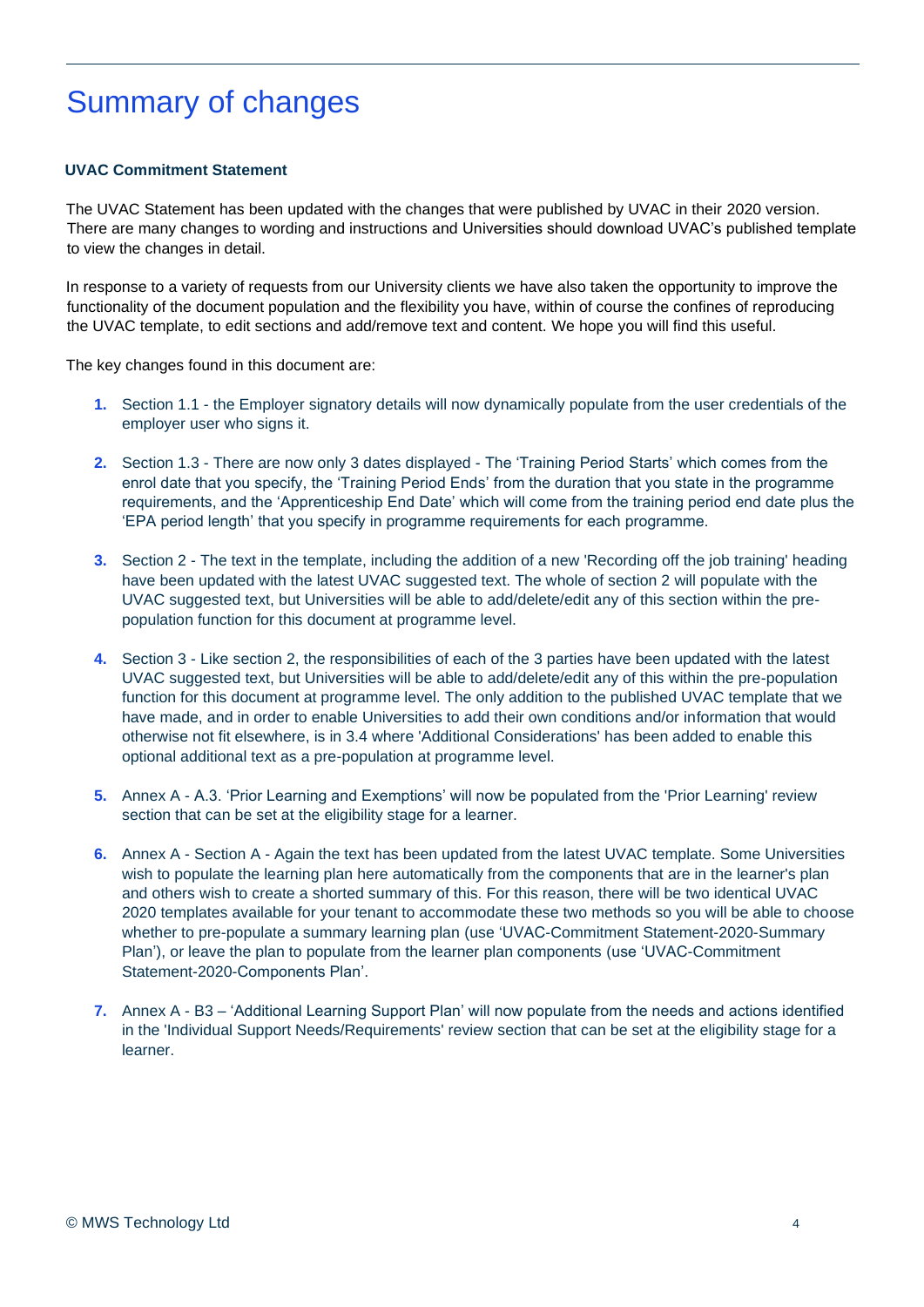### <span id="page-4-0"></span>Selecting the Commitment Statement for a Programme

Please note that only programmes with the type 'Delivery' will present documents for signature at the end of the onboarding wizard.

**1.** Sign into your administrator account and select the 'Programmes' tile.

| <b>Programmes</b> | <b>Users</b>         | <b>Collaboration</b><br>centre | Placements/<br><b>Workshops</b> | <b>Organisations</b> | <b>Courses</b> |
|-------------------|----------------------|--------------------------------|---------------------------------|----------------------|----------------|
|                   | <b>Invited</b><br>フつ | New messages                   | <b>Opportunities</b><br>0       | <b>To contact</b>    |                |

- **2.** Locate the programme for which you would like to change the compliance documents. Click on the pencil icon to edit.
- **3.** Scroll down to the 'Compliance Documents' token and click to edit
- **4.** Make sure this is enabled in the top right-hand corner.

#### **Commitment Statement**

- **5.** If you already have the Commitment Statement present in your programme, click the pencil icon against the document name to edit.
- **6.** Click the drop-down list as shown below and select 'UVAC-Commitment Statement-2020-Summary Plan' or 'UVAC-Commitment Statement-2020-Components Plan' according to preference. Then click 'Apply'.

|                | Visible to: Advisor, Employer, Participant |                                                                                          |  |
|----------------|--------------------------------------------|------------------------------------------------------------------------------------------|--|
| $\overline{2}$ | Commitment Statement                       |                                                                                          |  |
|                | CommitmentState<br>▼                       | UVAC-Commitment ▼                                                                        |  |
|                | Visible to:                                | Deprecated CommitmentStatementCustomSchedule<br>ESFA-CommitmentStatement-2019            |  |
|                | Advisor<br>Emp                             | UVAC-CommitmentStatement-2019<br>UVAC-Commitment-Statement-2020-Components-Plan          |  |
|                | Cancel<br>App                              | UVAC-CommitmentStatementShortSchedule-2017<br>UVAC-CommitmentStatementShortSchedule-2018 |  |
|                |                                            |                                                                                          |  |

#### **No Existing Document in the Programme**

**1.** If you do not currently have a commitment statement set up for this programme follow the steps below: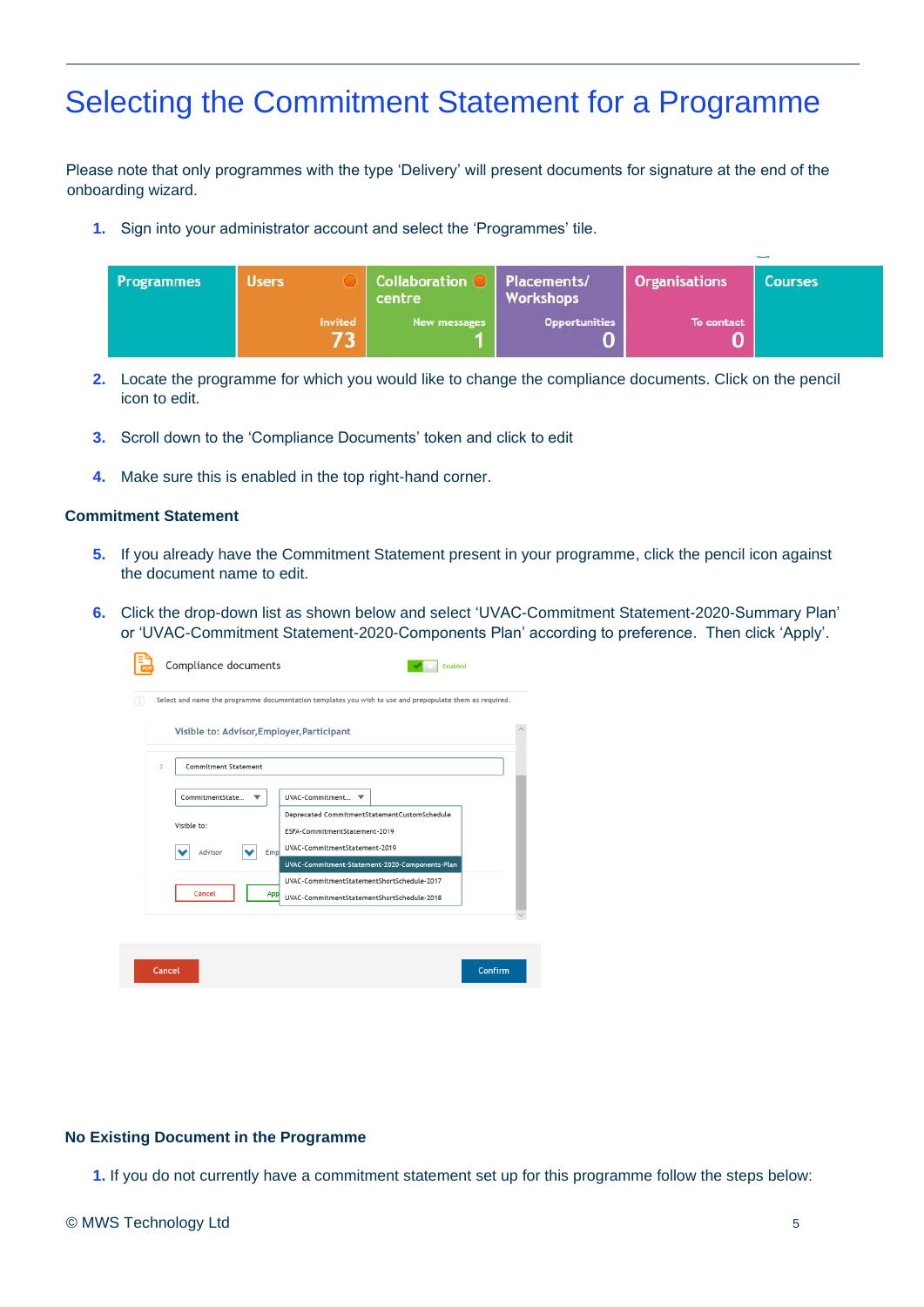| a. Select 'add'. |                                                                                                                                                  |  |
|------------------|--------------------------------------------------------------------------------------------------------------------------------------------------|--|
| 립                | Compliance documents                                                                                                                             |  |
|                  | Enabled                                                                                                                                          |  |
| $\odot$          | Select and name the programme documentation templates you wish to use and prepopulate them as required.                                          |  |
|                  |                                                                                                                                                  |  |
|                  |                                                                                                                                                  |  |
|                  |                                                                                                                                                  |  |
|                  |                                                                                                                                                  |  |
|                  |                                                                                                                                                  |  |
|                  |                                                                                                                                                  |  |
|                  |                                                                                                                                                  |  |
|                  |                                                                                                                                                  |  |
| <b>O</b> Add     |                                                                                                                                                  |  |
|                  |                                                                                                                                                  |  |
|                  | Confirm<br>Cancel                                                                                                                                |  |
|                  |                                                                                                                                                  |  |
| G)               | Compliance documents<br>Enabled<br>PD<br>Select and name the programme documentation templates you wish to use and prepopulate them as required. |  |
|                  | Commitment Statement<br>1                                                                                                                        |  |
|                  |                                                                                                                                                  |  |
|                  | $\blacktriangledown$<br>OnBoarding<br>ESFA-CommitmentS<br>$\blacktriangledown$                                                                   |  |
|                  | Visible to:                                                                                                                                      |  |
|                  | Participant<br>Referrer<br>$\checkmark$<br>Advisor<br>ᢦ<br>Employer<br>$\checkmark$                                                              |  |
|                  |                                                                                                                                                  |  |
|                  | Cancel<br>Apply                                                                                                                                  |  |
|                  |                                                                                                                                                  |  |
|                  |                                                                                                                                                  |  |
|                  |                                                                                                                                                  |  |
|                  | Cancel<br>Confirm                                                                                                                                |  |
|                  |                                                                                                                                                  |  |
|                  |                                                                                                                                                  |  |
|                  |                                                                                                                                                  |  |
|                  |                                                                                                                                                  |  |

- **c.** Select 'Onboarding' from the drop-down list and then select 'UVAC-Commitment Statement-2020- Summary Plan' or 'UVAC-Commitment Statement-2020-Components Plan' from the second dropdown list.
- **d.** Select 'Apply'

Once finished adding your compliance documents, click on 'Confirm' and then 'Confirm' again on the main screen to save these changes.

Please note: You must save at this stage **before** pre-populating the documents, which is covered on the steps below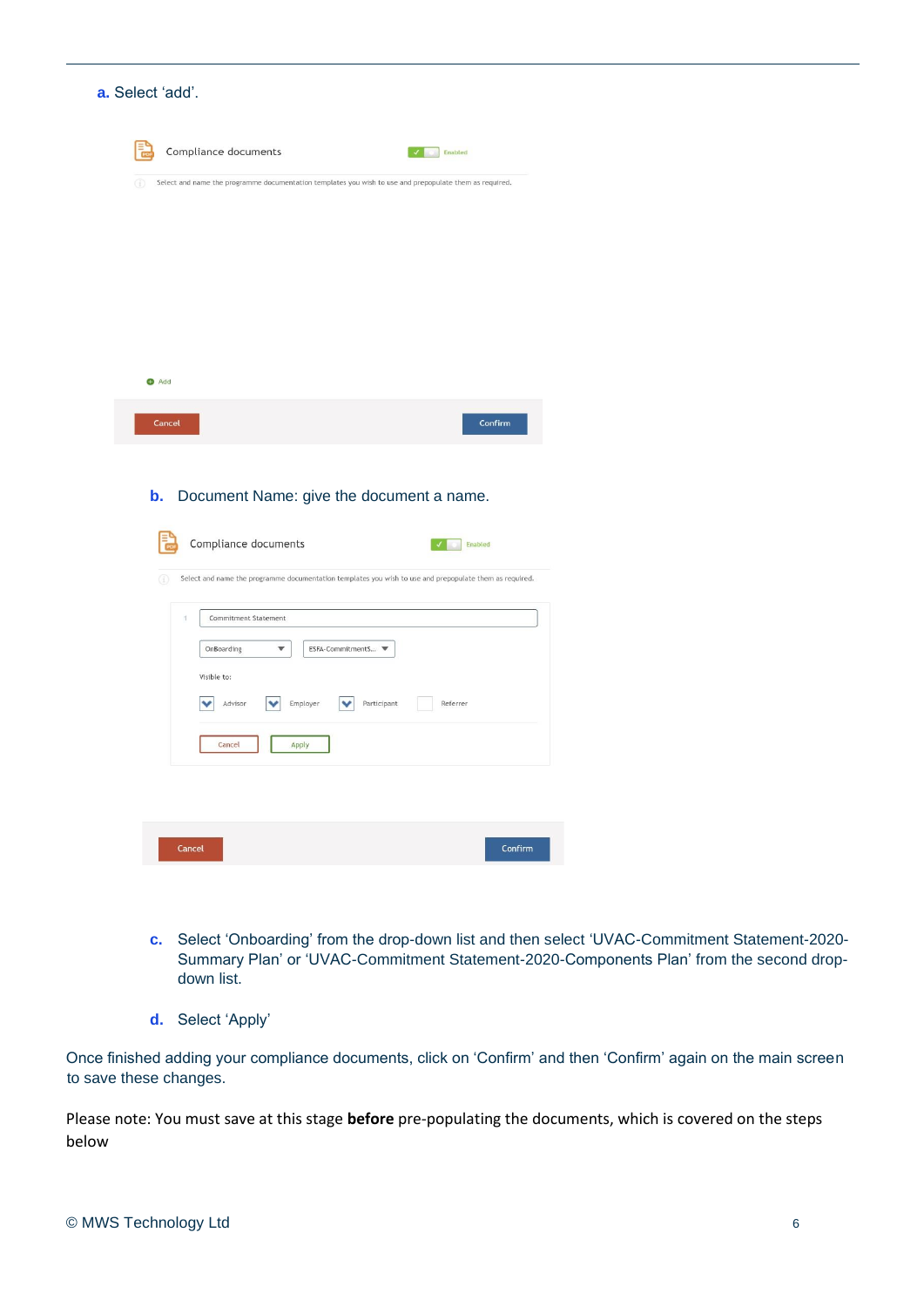### <span id="page-6-0"></span>Pre-populating the Commitment Statement

The Commitment Statement has pre-definable sections that can be pre-populated at a programme by programme level.

- **1.** Select the 'Programmes' tile.
- **2.** Locate the programme for which you would like to change the compliance documents. Click on the pencil icon to edit.
- **3.** Scroll down to the 'Compliance Documents' token and click to edit the token.
- **4.** Select 'Prepopulate' against the document you wish to edit



When you have finished pre-populating your commitment statement, click 'Save' and click on 'Confirm' and then 'Confirm' again on the main screen to save these changes.

### <span id="page-6-1"></span>Additional Instructions

**N.B.** Only follow these instructions where you have changed to the new Commitment Statement where there were learners still in the process of signing the old version of the document.

#### **Creating the new Commitment Statement for learners that were currently in the process of signing**

**1.** On the learners profile expand the 'Compliance documents' section.